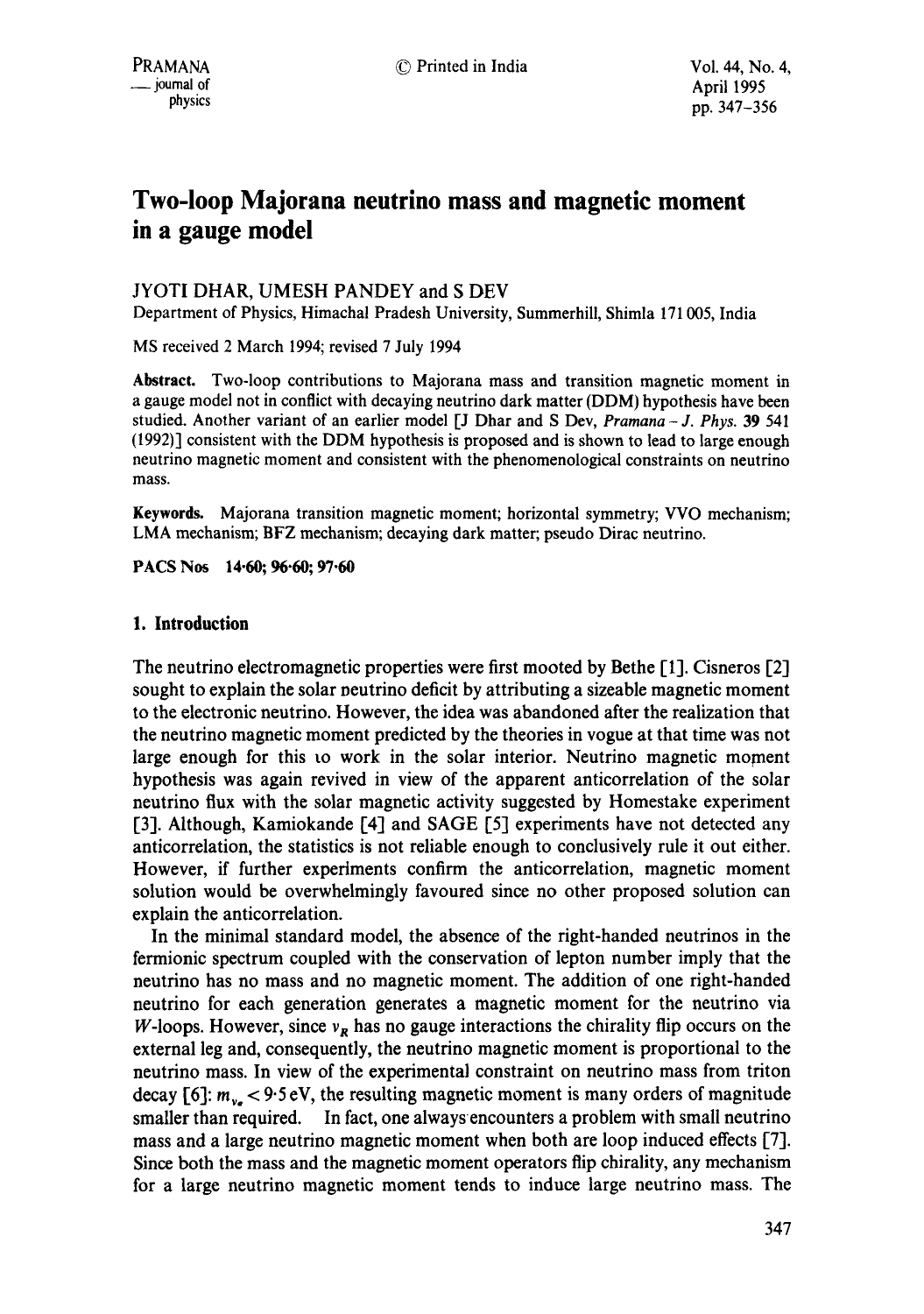neutrino magnetic moment  $\mu$ , arises only at one-loop level from the diagrams of the generic type (figure 1) with charged fermions  $l$  and charged scalars  $\Phi$  with mass M. Since Majorana neutrinos cannot possess a static magnetic moment,  $\mu$ , is necessarily a transition magnetic moment  $\mu_{v_{e}v_{\mu}}$  or  $\mu_{v_{e}v_{\tau}}$ . More precisely, the transition is of the form  $v_{eL} \rightarrow (v_{\mu L}, v_{\tau L})^C$  to account for a change of chirality. Since dipole moments have dimensions  ${\rm [mass]^{-1}}$  one expects the dipole moments generated by the loop diagram to be of the order  $eG/M$ , where G is a combination of dimensionless parameters appearing in the graph such as coupling constants, mixing angles, mass ratios and the loop factors. The photonless counterpart of the same diagram is a higher order correction to the neutrino propagator and represents a contribution to neutrino mass. One expects the mass diagram to involve the same combination G of the dimensionless parameters as in the diagram with an electromagnetic vertex. Thus, one estimated  $m_v \sim GM$ . One expects the neutrino mass  $m_v$  and magnetic moment  $\mu_v$  to be related as  $em_y/M^2 \sim \mu$ , where the scalar mass M is expected to be of the order of vector boson masses or even larger. Therefore, the existing strong constraint on neutrino mass translates into a stringent upper bound on the magnetic moment. If  $\mu_{\rm v} \sim 10^{-11} \mu_{\rm B}$  then the neutrino mass constraint  $m_{\nu_{\rm e}} < 10 \,\rm eV$  implies  $M < 1 \,\rm GeV$ . Some of the scalars in the graph must be charged and enough is known about charged particles of mass less than 1 GeV and their interactions to rule out the possibility of such a large neutrino magnetic moment arising from that quarter.

Two different scenarios have been invoked to avoid this serious conflict. In the first [8], a symmetry larger than the standard  $SU(2) \times U(1)$  group is imposed on such models of large magnetic moment for light neutrinos. As a result, contributions to both the mass and magnetic moment come from pairs of diagrams related by this additional symmetry and the two contributions add for the magnetic moment whereas they cancel in the case of the induced mass. In the second scenario advocated by Georgi and collaborators [9], one can find diagrams which contribute only to the mass but not to the magnetic moment since all the intermediate particles are neutral. The mass contribution from these more exotic diagrams can be arranged to be cancelled by the mass contribution from the usual diagrams. However, this scenario sets too low an intermediate mass scale to be acceptable.

Recently, Barr *et al* (BFZ) [10] have discovered a very elegant mechanism, based on Lorentz symmetry, to suppress the contribution to the mass which at the same time allows a sizeable magnetic moment large enough to explain the solar neutrino deficit and, in particular, the anticorrelation of solar neutrino flux with solar activity. Here, the magnetic transition moment and the transition mass are induced at the two-loop level but the contribution to the transition magnetic moment does not involve a chirality flip in the internal lepton line. Due to spin considerations, the mass contribution has a strong-suppression proportional to the charged lepton mass squared in comparison with the dimensional estimate  $m_v \sim M^2/e \mu_v$ . It is interesting to note that this kind of scenario is especially useful for decaying dark matter (DDM)



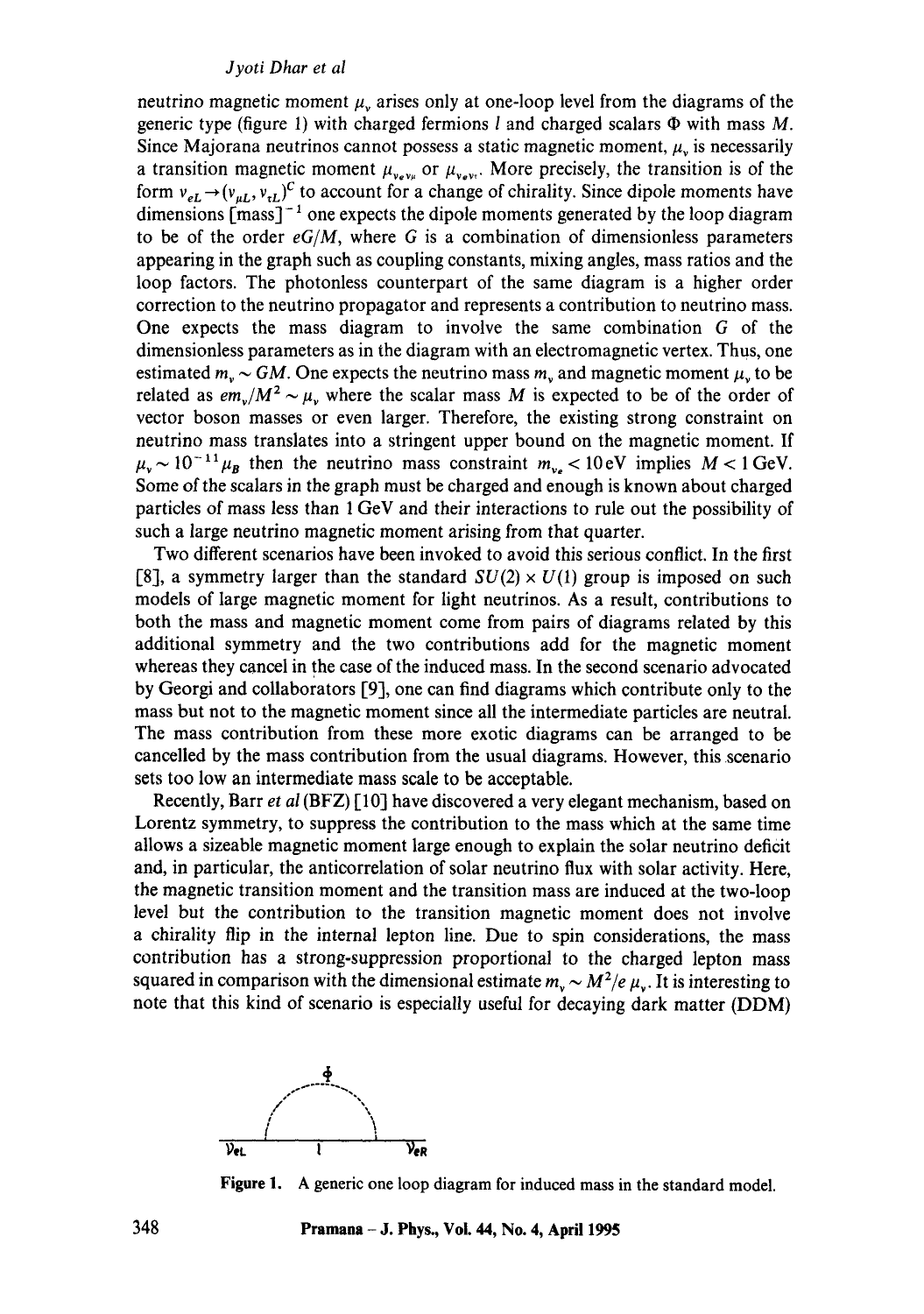hypothesis [11] where dark matter (DM) could consist of a massive neutrino which decays into hydrogen ionizing photons with a life time  $10^{23}$  s. The DDM hypothesis could solve, besides the DM problem, several ionization problems in astrophysics and cosmology if the heavy neutrino mass lies between 27-8 eV and 29 eV and the residual light neutrino in the decay has a mass less than 3eV. In the DDM scenario, the magnetic moment interactions are responsible for the decay of the heavy neutrino which, however, generate large neutrino oscillations whenever the induced transition mass and the transition magnetic moment are generated at the same loop level and the necessary chirality flip is realized on the internal fermion line. However, this is precisely the situation in the most viable models for large neutrino magnetic moment proposed so far and this would invalidate the DDM scenario from the viewpoint of particle physics in spite of its tremendous potential in astrophysics and cosmology. Thus DDM hypothesis would especially favour models for large neutrino magnetic moment based on BFZ mechanism. The implementation of this mechanism allows to realize naturally the DDM scenario without dangerous neutrino oscillations since the mixing angle becomes suppressed by a factor  $(m_l|M_{\text{loop}})^2$ .

In fact, BFZ examined two-loop contributions to neutrino mass and magnetic moment in a Zee-type model containing an additional scalar doublet. However, BFZ realized that the 'spin polarization mechanism' operating in their model is quiet general and could be implemented in a general class of models with or without lepton flavor symmetry. BFZ also emphasized the need to examine the two-loop moments in the original Zee model with just two Higgs doublets. The realization that the two-loop neutrino magnetic moment could be large enough to solve the solar neutrino puzzle actually motivated us to undertake an investigation of two loop contribution to mass and magnetic moment of Majorana neutrinos in a variant of a model proposed recently [12] with an explicit lepton flavor symmetry.

## **2. Laboratory, astrophysical and cosmological constraints on neutrino magnetic moment**

Two different types of magnetic moments are possible for the neutrino: a static Dirac-type moment would transform the neutrino into a sterile right-handed neutrino whereas the Majorana moment would be essentially a transition moment that would connect a left-handed neutrino of one generation to an active right-handed antineutrino of another generation via magnetic moment interactions of the type  $\bar{v}_e \sigma_{uv} v^e_{u} F^{\mu \nu}$ . However, both types of electromagnetic moments are severely constrained by reactor experiments as well as from astrophysics and cosmology. Neutrino magnetic moments of both types would contribute to the scattering of reactor neutrinos on electrons via photon exchange and the resulting amplitude does not interfere with the standard weak amplitude as a result of the difference in the final state helicities so that the consistency with the standard model [13] implies a constraint  $\mu_{\rm v}$  < 4 x 10<sup>-10</sup> $\mu_{\rm B}$  which is still large enough for a solution of the solar neutrino puzzle. A large neutrino magnetic moment either or Dirac of Majorana type would lead to plasmon decay  $\gamma \rightarrow \bar{\nu} \nu$  inside a star which would drastically alter stellar evolution which severely constrains neutrino magnetic moment [14]. This implies a bound  $\mu_v \leq 1.3 \times 10^{-16} \mu_B$  from the sun:  $\mu_v \leq 0.4 \times 10^{-16} \mu_B$  from white dwarf cooling and a little more stringent bound  $\mu_{\nu} \leq 0.14 \times 10^{-10} \mu_{B}$  from red giants. Also Dirac magnetic moments for the neutrinos are severely constrained from big bang nucleosynthesis scenario which puts an upper limit of 3'3 on the number of neutrino species in equilibrium with the plasma during the nucleosynthesis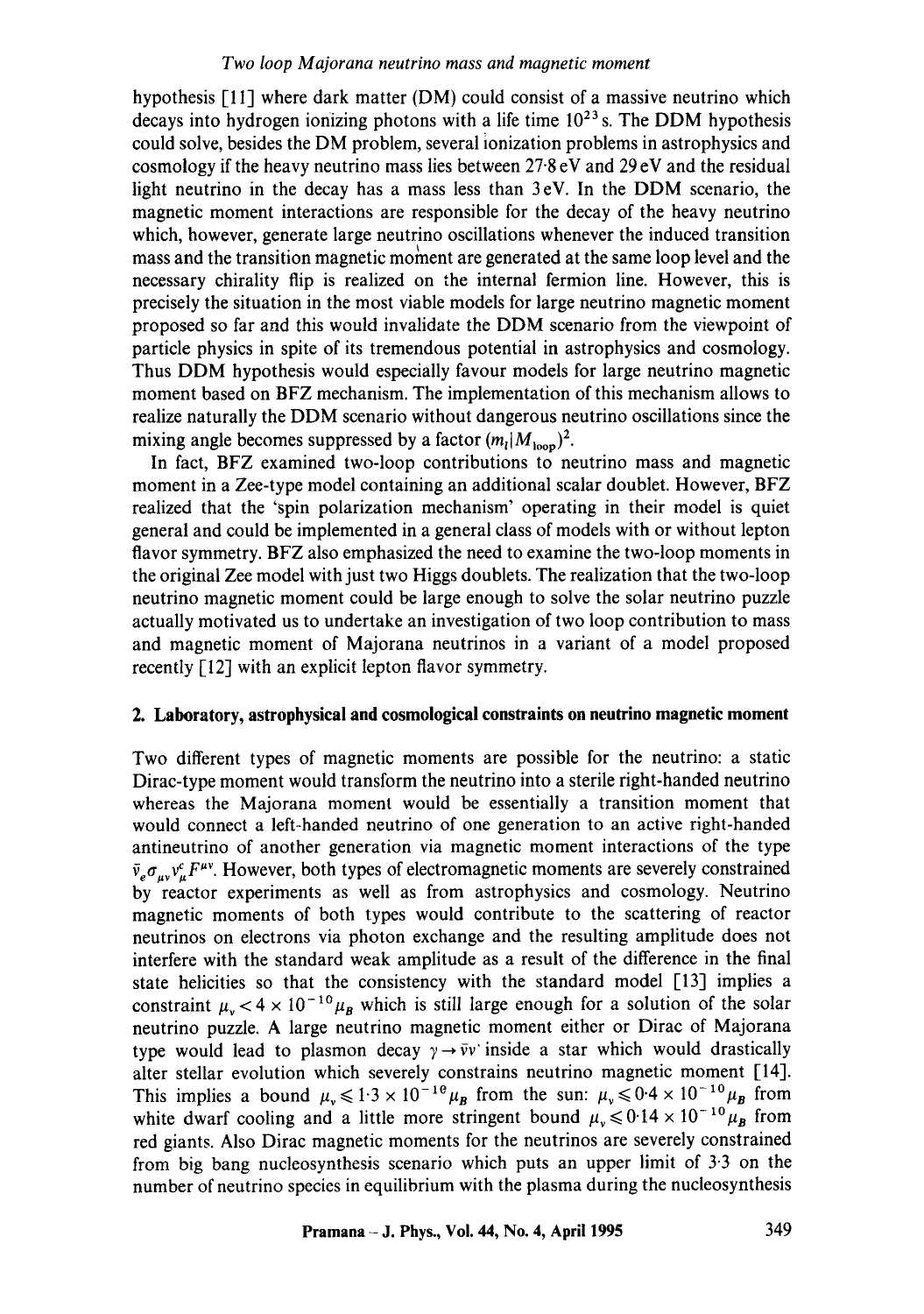epoch. If the Dirac magnetic moment is larger than  $2 \times 10^{-11} \mu_B$ , then the righthanded neutrinos would achieve equilibrium via their magnetic moment interactions with electrons which would add another neutrino species in conflict with the nucleosynthesis bound [15]. The observed neutrino pulse from the supernova SN 1987A severely constrains Dirac moment since the magnetic moment interactions of the photon could mediate the reaction  $v_1 e \rightarrow v_R e$  in the supernova core and  $v_R$ s thus produced would escape freely thus draining energy. The magnetic moment interactions themselves could trap the right-handed neutrinos provided  $\mu_v \ge 10^{-9} \mu_B$ which, however, violates the laboratory bound. The requirement that the energy drained by right-handed neutrinos be smaller than the total energy released in the supernova collapse imposes a very stringent bound  $\mu_v \le 10^{-12} \mu_B$  on the Dirac type moments [16]. One could postulate new interactions for  $v_R$  which would trap  $v_R s$ inside the supernova core but these very interactions would also keep  $v_R$ s in equilibrium during nucleosynthesis epoch thus contributing an extra neutrino species and violating the nucleosynthesis bound. This would rule out the relevance of Dirac-type magnetic moment for the solar neutrinos. However, the supernova and the nucleosynthesis bounds do not apply to Majorana transition moment as the righthanded component is active and would not drain energy away. We propose to enlarge this list of already known constraints by including the DDM constraint discussed in detail in § 1.

#### **3. Model building for large neutrino magnetic moment**

In the standard model based on the gauge group  $SU(3)_C \times SU(2)_L \times U(1)_v$ , the fermions are assigned to the following representation of the gauge group:

$$
q_L(3,2,1/6) = \begin{bmatrix} u \\ d \end{bmatrix}_L, \quad \begin{bmatrix} c \\ s \end{bmatrix}_L, \quad \begin{bmatrix} t \\ b \end{bmatrix}_L; \quad u_R(3,1,2/3) \text{ etc},
$$

$$
\psi_L(1,2,-1/2) = \begin{bmatrix} v_e \\ e \end{bmatrix}_L, \quad \begin{bmatrix} v_\mu \\ \mu \end{bmatrix}_L, \quad \begin{bmatrix} v_\tau \\ \tau \end{bmatrix}_L \quad e_R(1,1,-1) \quad \mu_R, \tau_R \text{ etc.}
$$

The model assumes the existence of a single doublet of Higgs bosons

$$
\Phi(1,2,\tfrac{1}{2})=\left[\begin{array}{c}\Phi^+\\ \Phi^0\end{array}\right].
$$

There are no right-handed neutrinos in the minimal standard model and hence Dirac masses for neutrinos are not allowed. In the minimal version, lepton number is an exact global symmetry of the standard model lagrangian and therefore Majorana masses for neutrinos are also forbidden and also the neutrinos cannot have a magnetic moment.

A simple extension of the standard model is obtained if we add right-handed neutrinos into the leptonic sector which will not spoil any of the successes of the standard model. This will lead to non-zero Dirac as well as Majorana masses and the well-known see-saw mechanism [17]. However, it is not essential to introduce righthanded neutrinos into the fermionic spectrum of the standard model to generate non-zero neutrino masses. With a little more cumbersome scalar sector lepton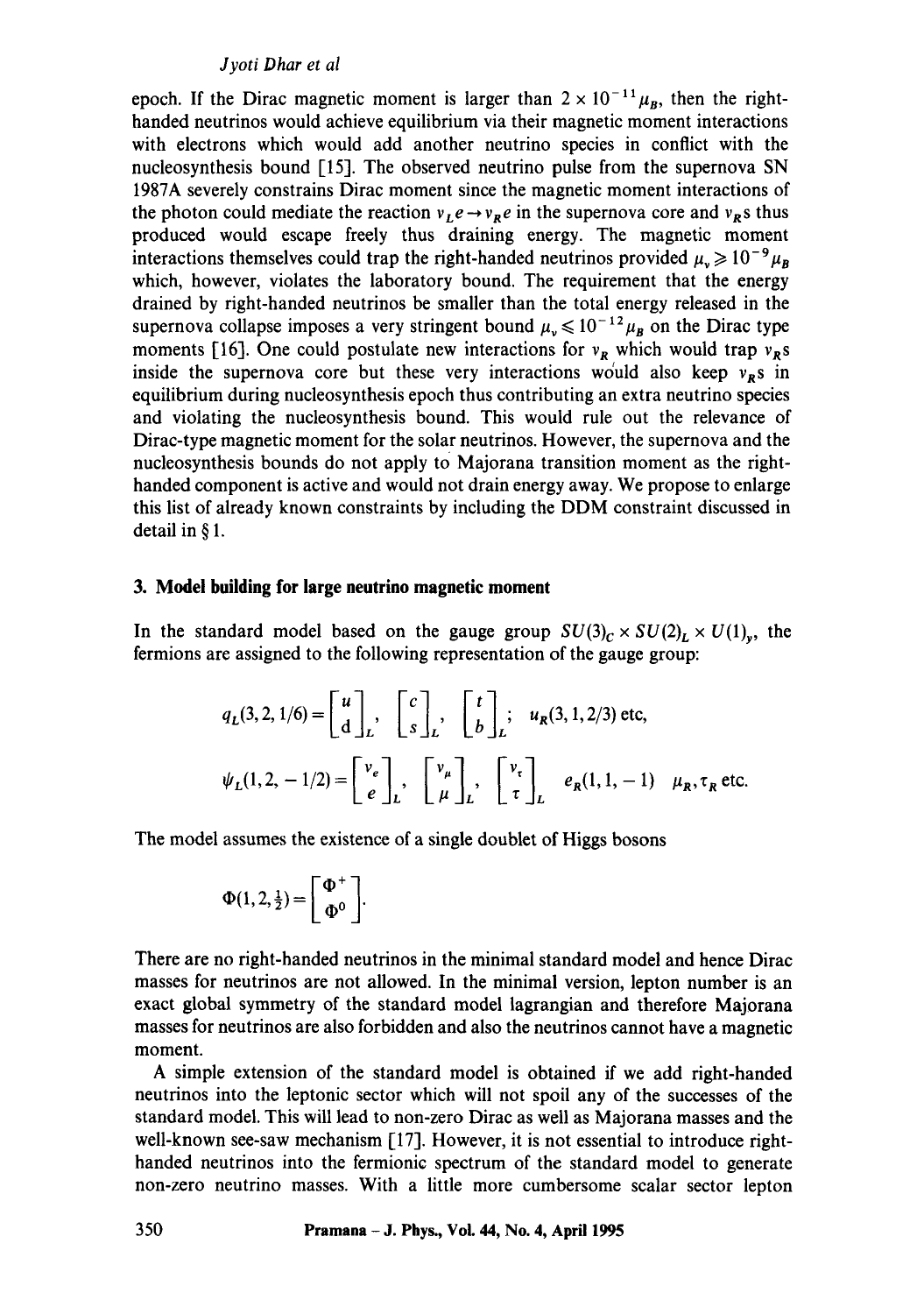number violation can occur which would lead to Majorana masses for left-handed neutrinos. In fact, the symmetries of the standard model allow the following scalars to couple to the leptons:

$$
\Delta(1,3,1), h^+(1,1,1); k^{++}(1,1,2)
$$

Introducing one or more of these scalar fields leads to different models of neutrino masses [18].

Here we choose to introduce a singly charged scalar field  $h^+(1,1,1)$  in addition to the usual Higgs doublet following Zee [19]. This leads to trilinear coupling of the type  $M_{\alpha\beta}\epsilon_{ij}\Phi^i_{\alpha}\Phi^j_{\beta}h$  where  $\alpha, \beta$  distinguish between different scalar doublets. The gauge assignments of h allow gauge invariant Yukawa couplings of the type.

$$
f_{ab}(\psi_{aL}^i C \psi_{bL}^j) \varepsilon_{ij} h
$$

where  $(a, b)$  denote the family indices,  $(i, j)$  the isospin indices and  $\varepsilon_{ij}$  the antisymmetric unit symbol. Fermi statistics requires  $f_{ab} = -f_{ba}$ , here C is the charge conjugation matrix. The couplings  $M_{\alpha\beta} \epsilon_{ij} \Phi_{\beta}^{i} \Phi_{\beta}^{j} h$  violate lepton number by two units and could generate Majorana masses for the neutrinos. In case  $\Phi_{\alpha} = \Phi_{\beta}$ , Bose symmetry would force these couplings to be zero. Thus, it is necessary to have at least two scalar doublets in this model. The trilinear scalar couplings would result in a mixing of the  $h$  field with the two fields and result in a finite neutrino mass via diagrams of the type shown in figure 2. The same Yukawa couplings also generate neutrino magnetic moment via charged Higgs exchange where the photon can couple to the internal charged lepton or the charged Higgs line. However, the diagram generating the magnetic moment will also generate neutrino mass after the removal of the external photon line so that it is difficult to reconcile a small neutrino mass and a large neutrino magnetic moment when the two are loop induced effects. Of course, neutrino mass being a dimension 3 operator undergoes an infinite renorrnalization and one can always bring it down to the observed value by adding a mass counter-term whereas the magnetic moment being a dimension 5 operator it is always finite. This, however, does not provide any insight into the lightness of the neutrino. It was pointed out by a number of.authors [20] that the Zee model at one-loop level cannot induce a large enough magnetic moment for a naturally light electronic neutrino in spite of an erroneous claim made by Pal [21]. Moreover, the spin precession mechanism in Voloshin *et al* (VVO) [22] or Lim *et al* (LMA) [23] scenarios is not efficient enough in the Zee model because there is nothing to guarantee the requisite high degree of mass degeneracy between the two different Majorana neutrino states.



**Figure** 2. A generic one loop diagram for induced mass in the Zee model.

**Pramana- J. Phys., VoL 44, No. 4, April 1995 351**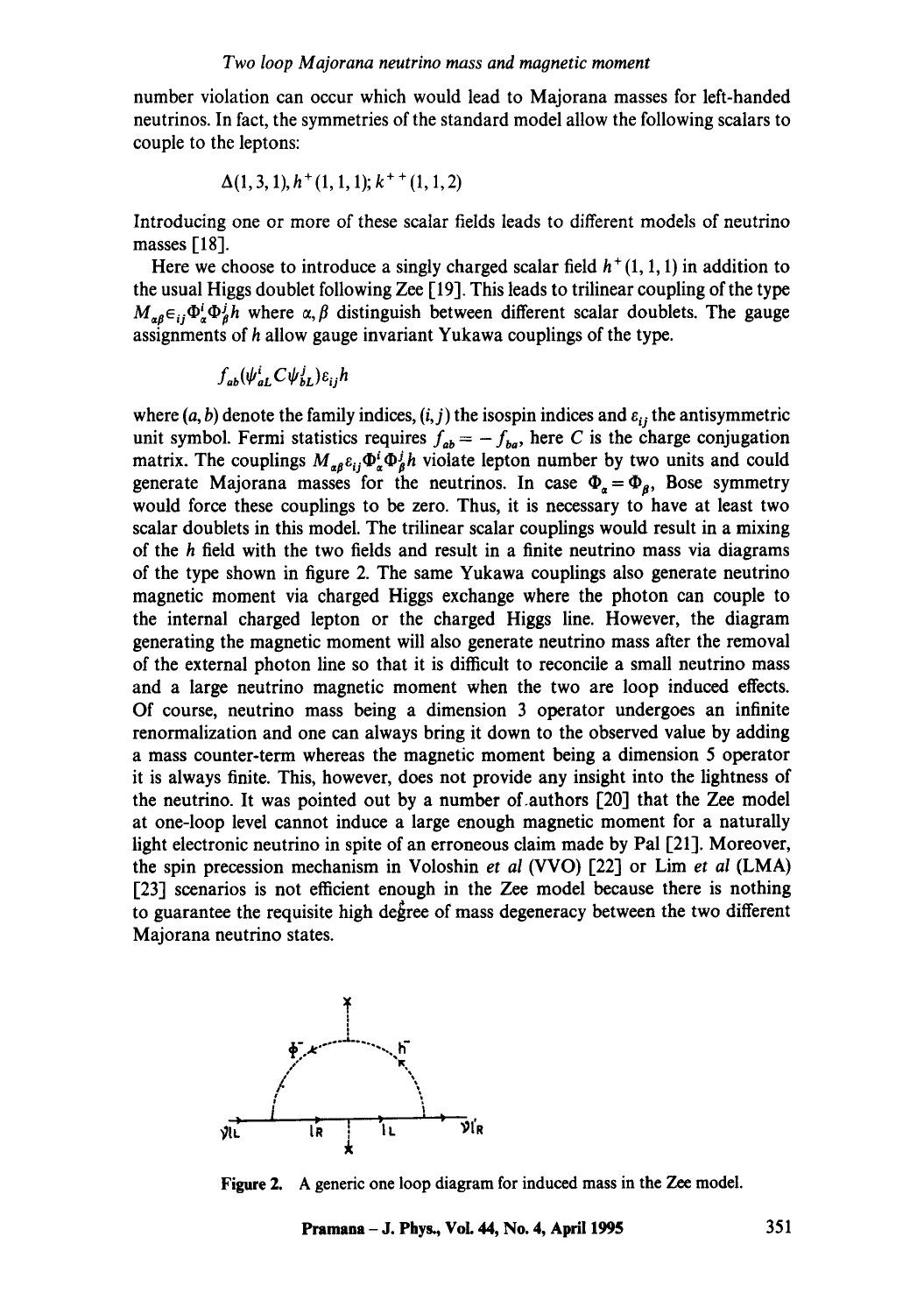#### **4. A model with an approximate horizontal symmetry**

One possible way to achieve the required suppression of neutrino mass in comparison with the neutrino magnetic moment is to introduce an additional symmetry which forbids neutrino masses but allows electromagnetic dipole moments. Voloshin [24] noted the different transformation properties of mass and magnetic moment operators under a  $SU(2)$ , symmetry under which  $(vv^c)$  form a doublet. The antisymmetric combination being a singlet under  $SU(2)$ , would be allowed but the symmetric mass terms belonging to a triplet of  $SU(2)$ , would be forbidden. As a consequence, Voloshin's symmetry would decouple neutrino mass from its magnetic moment. However, there is no evidence for v transforming into  $v^c$  in nature. Rather, *v* transforms as a doublet of weak isospin  $SU(2)$ , whereas  $v_c$  transforms as a singlet so that Voloshin's  $SU(2)$ , does not even commute with the standard model gauge group. Difficulties encountered in the implementation of Voloshin's symmetry in realistic models have been discussed by Barbieri and Mohapatra [25].

In this context, it is important to note that within the framework of the standard model certain parameters are magically small numbers. Electron and muon masses are a case in point. There is no satisfactory theory to explain their small values even though some models are successful in generating small values for them. In the standard model, when the Yukawa couplings associated with electron and muon masses are set to zero, the theory possesses a leptonic chiral  $SU(2) \times SU(2)$  symmetry. In this limit, a custodial horizontal symmetry automatically emerges under which neutrino masses are zero but magnetic moments are non-zero. In this class of models, the smallness of neutrino masses relative to the magnetic moments is linked to the smallness of charged lepton masses relative to the gauge boson masses. Thus neutrino mass can be decoupled from its magnetic moment by embedding the standard model gauge group in a larger group. The bigger group is endowed with additional Higgs particles. To each diagram generating neutrino mass, there exists an analogous diagram involving just an additional external photon which contributes to the neutrino magnetic moment. However, each element of the mass and magnetic moment matrices is generated by the two one-loop diagrams. The extended symmetry guarantees that the two diagrams add in the case of the magnetic moment leading to a larger  $\mu_{\nu}/m_{\nu}$ . One of the first models of this type proposed by Barbieri and Mahapatra [25] is based on the extended symmetry  $SU(3)_L \times U(1)$ . The scalars belong to a  $SU(3)<sub>L</sub>$  triplet  $(\eta_1^+, \eta_2^+, \eta_-^{\sigma})$ . The resulting Dirac neutrinos can have  $m_{v_e} = 0$  and  $\mu_v = 10^{-11} \mu_B$  provided  $m_{n_1} = m_{n_2}$  which is possible for a reasonable choice of parameters. However, this can only be ensured by fine tuning after symmetry breaking [26]. Moreover, there is nothing in the model to guarantee the high degree of mass degeneracy required for spin precession mechanism to be effective. Another, model of this class proposed by Babu and Mahapatra [8] is based on the extended gauge group  $SU(2)_H \times SU(2)_L \times U(1)_Y$  and contains among others a  $SU(2)_H$  scalar doublet  $(\eta_1^+, \eta_2^+)$  which contributes to both the neutrino mass and magnetic moment yielding a large enough  $\mu_{\nu}/m_{\nu}$ . This model exhibits advantages and disadvantages similar to the one proposed by Barbieri and Mahapatra [25]. The  $SU(2)_H$  in this model is gauged. The model utilizes two additional real triplets for spontaneous symmetry breaking at very high energies thus reintroducing the fine tuning. In addition  $SU(2)_H$ in this model has global anomalies since there is an odd number of Weyl doublets.

*A SU(2)<sub>H</sub>* symmetric model with Zee model type scalar spectrum was proposed by Dhar and Dev [12] and l-loop induced transition magnetic moments and masses for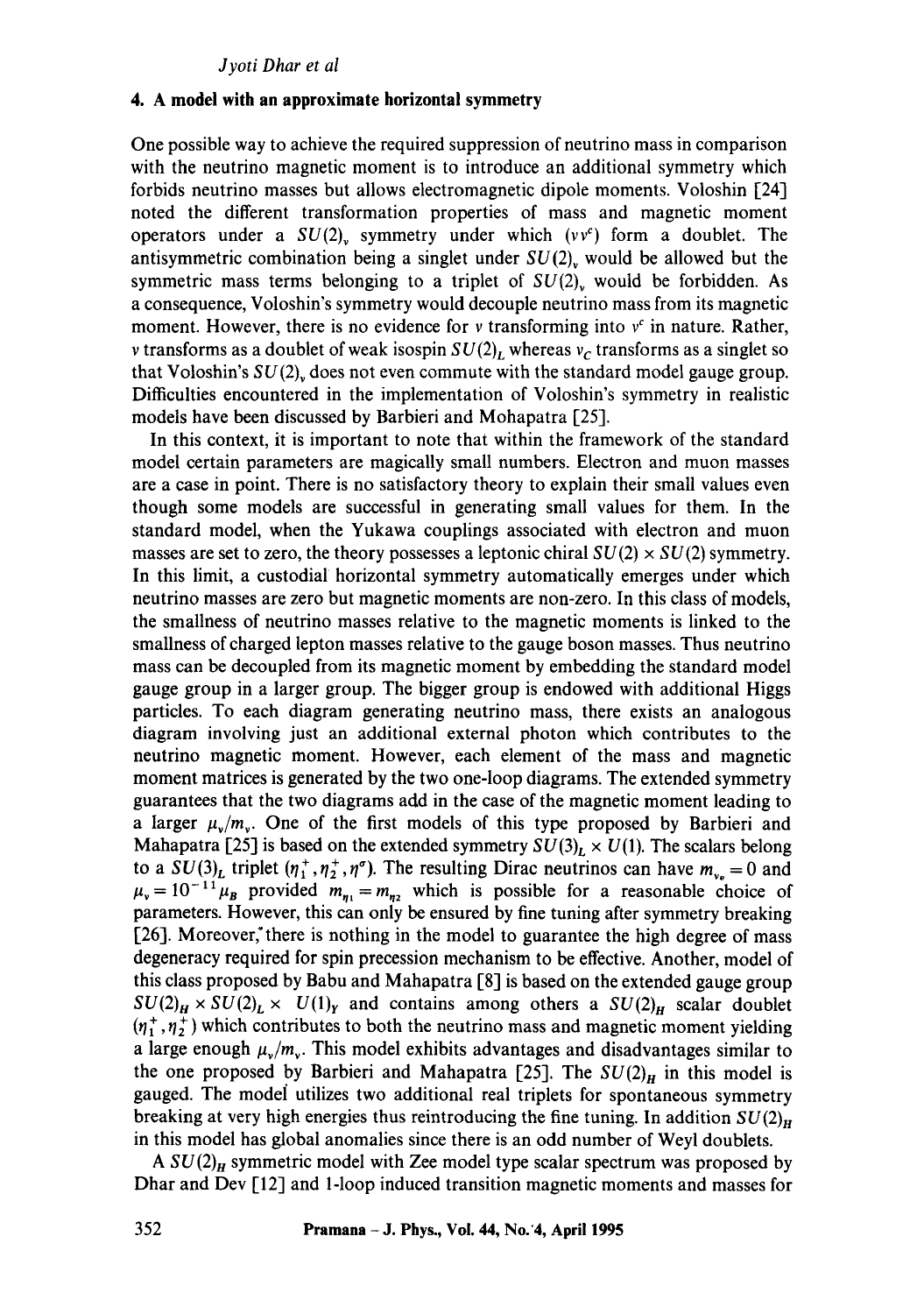Majorana neutrinos were studied in this model. The model utilizes the lepton flavour symmetry  $SU(2)_H$  acting between the first two leptonic generations which is explicitly broken only by the weak gauge interaction leaving a subgroup  $U(1)_N$  of  $SU(2)_H$ unbroken to ensure  $\Delta m_{\nu}^2$  to be sufficiently small for the spin precession mechanism to be effective in the convective zone of the sun. In this model  $v_e$  and  $v_u^c$  pair up to form a ZKM [27] type pseudo Dirac neutrino.

In the exact  $SU(2)_H$  limit, the leptons and the scalar particles have the following assignments:

$$
\psi_{LieSU(2)_L}^{a\in SU(2)_H} = \begin{pmatrix} v_e & v_\mu \\ e & \mu \end{pmatrix}; \quad T = \begin{pmatrix} v_\tau \\ \tau \end{pmatrix},
$$
  

$$
\psi_R^a = (e, \mu)_R, \quad \tau_R.
$$

The scalar sector is enlarged which now comprises of two additional  $SU(2)_H$  doublets D and S apart from the standard Higgs which is a singlet under  $SU(2)_H$ :

$$
D_i^a = \begin{pmatrix} d_e^0 & d_\mu^0 \\ D_e^- & D_\mu^- \end{pmatrix}; \quad S_i^a = (S_e^- S_\mu^-); \quad H = \begin{bmatrix} H^+ \\ H^0 \end{bmatrix}.
$$

The most general  $SU(2)_H$  invariant Higgs potential for the model can be written as

$$
\mathcal{L}_{\text{Higgs}} = \lambda_1 (H^{\dagger} H - \vartheta^2)^2 + \lambda_2 (\text{Tr}(D^{\dagger} D))^2 + M_D^2 \text{Tr}(D D^{\dagger}) \n+ \lambda_3 (SS^{\dagger})^2 + M_S^2 SS^{\dagger} + \lambda_4 (H^{\dagger} H - \vartheta^2) \text{Tr}(D D^{\dagger}) \n+ \lambda_5 (H^{\dagger} H - \vartheta^2) SS^{\dagger} + \lambda_6 \text{Tr}(D D^{\dagger}) SS^{\dagger} + \lambda_7 \text{Tr}(D D^{\dagger} D D^{\dagger}) \n+ \lambda_8 H^{\dagger} D D^{\dagger} H + \lambda_9 SD^{\dagger} DS^{\dagger} + \lambda_{10} (9S + H^{\dagger} i\tau_2 D)(9S^{\dagger} - D^{\dagger} i\tau_2 H^*) \n+ \mu_D^2 \text{Tr}(D \sigma_3 D^{\dagger}) + \mu_S^2 S \sigma_3 S^{\dagger} + \lambda_{11} [\text{Tr}(D \sigma_3 D^{\dagger})]^2 \n+ \lambda_{12} (S \sigma_3 S^{\dagger})^2 + \lambda_{13} (H^{\dagger} H - \vartheta^2) \text{Tr}(D \sigma_3 D^{\dagger}) \n+ \lambda_{14} (H^{\dagger} H - \vartheta^2) S \sigma_3 S^{\dagger} + \lambda_{15} \text{Tr}(D D^{\dagger}) \text{Tr}(D \sigma_3 D^{\dagger}) \n+ \lambda_{16} \text{Tr}(D D^{\dagger}) S \sigma_3 S^{\dagger} + \lambda_{17} S S^{\dagger} \text{Tr}(D \sigma_3 D^{\dagger}) \n+ \lambda_{18} S S^{\dagger} S \sigma_3 S^{\dagger} + \lambda_{19} \text{Tr}(D \sigma_3 D^{\dagger}) S \sigma_3 D^{\dagger} \n+ \lambda_{20} H^{\dagger} D \sigma_3 D^{\dagger} H + \lambda_{21} S (1 - i\sigma_3) D^{\dagger} D (1 + i\sigma_3) S^{\dagger} \n+ \lambda_{22} (9S + H^{\dagger} i\tau_2 D) \sigma_3 (9S^{\dagger} - D^{\dagger} i\tau_2 H^*) \n+ \delta (H^{\dagger}
$$

In these terms, the  $\sigma_i$ 's are Pauli matrices acting in the  $SU(2)_H$  space, while  $i\tau_2$ acts in the weak isospin space.  $\delta$  is a measure of weak isospin symmetry breaking and can be fine tuned to be as small as one desires. The scalar potential contains the following invariant term  $SD<sup>†</sup> i\tau$ <sub>2</sub>  $H^*$  + H.C apart from others. In the exact  $SU(2)_H$  limit and broken  $SU(2)_{WS} \times U(1)_{y}$  via  $\langle H^{0} \rangle = \vartheta$ , the fields D and S will mix but  $(S_{e}^{-}, S_{\mu}^{-})$  as well as  $(D_{\rho}^-, D_{\mu}^-)$  will remain degenerate to give the following physical scalars:

$$
\begin{bmatrix} K \\ K' \end{bmatrix} = \begin{pmatrix} \cos \beta & \sin \beta \\ -\sin \beta & \cos \beta \end{pmatrix} \begin{bmatrix} D_i^a \\ S_i^a \end{bmatrix}
$$

where  $\beta$  is the mixing angle and the mass eigenstates are K and K'. The charged physical scalars  $K$  and  $K'$  are mixtures of doublet and singlet under weak isospin.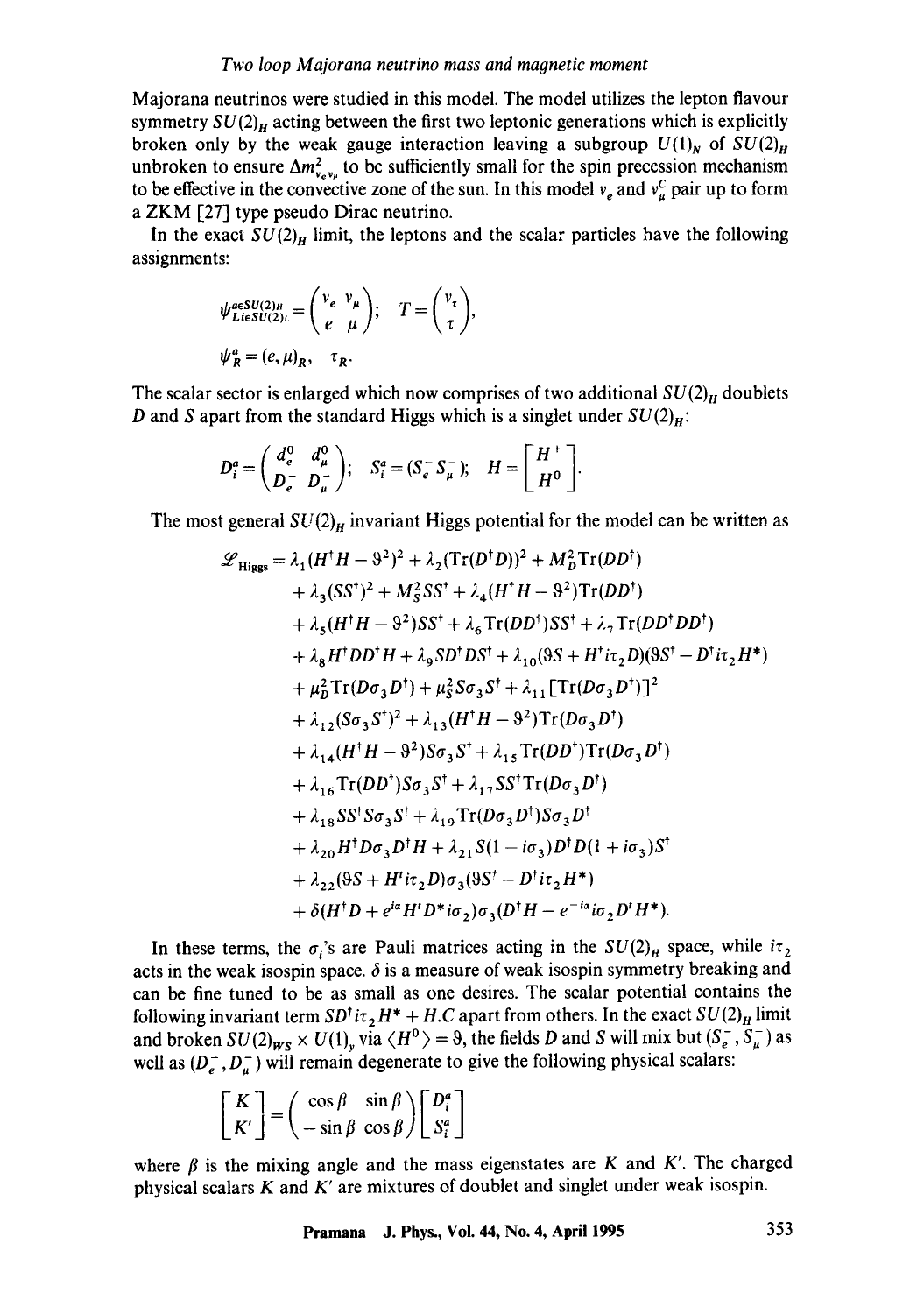The most general leptonic Yukawa couplings of the model are

$$
= h_1 \operatorname{Tr}(\bar{\psi}_L H \psi_R) + h_2 \overline{T} \mathcal{H} \tau_R + h_3 \overline{T} Di \tau_2 \psi_R^t
$$
  
+  $f \operatorname{St}_2 \psi_L^T \tau_2 C^{-1} T + f' \operatorname{Tr}(\bar{\psi}_L D) \tau_R + \text{h.c.}$ 

The last two terms are crucial for generating neutrino magnetic moment. Neutrino masses and magnetic moments are generated via the pairs of graphs given in figure 3. Contributions to induced mass and magnetic moment come from pairs of graphs through  $(S_e, D_e)$  and  $(S_u, D_u)$  exchange. In the exact  $SU(2)_H$  limit, the masses of the scalar particles circulating inside the loop are the same, so the two graphs contribute equally. But because of the relative minus sign at one of the vertices, their contribution to induced Majorana mass cancels out but attaching a photon line on the internal loop brings in another relative minus sign (because of the difference in the direction of charged flow in the two graphs) so that the contributions of the two graphs add for the magnetic moment. However, the  $SU(2)_H$  is only an approximate symmetry of the standard model and is broken explicitly by the difference in the Yukawa couplings of the first two leptonic generations characterized by the parameter

$$
\frac{f_{\mu}-f_e}{2} = \frac{m_{\mu}-m_e}{2\langle H_0 \rangle} \approx 3 \times 10^{-4}
$$

where  $f_e$  and  $f_\mu$  are the leptonic Yukawa couplings of the first two generations. The  $SU(2)_H$  breaking manifests itself in a finite mass difference  $m_\mu \neq m_e$ . Now we choose to break  $SU(2)_H$  only in the Yukawa coupling of e and  $\mu$  with the Higgs doublet (so as to yield a finite mass difference for the electron and the muon while leaving the subgroup  $U(1)$ <sub>N</sub> intact to ensure conservation of  $N\mu - N_e$ ) and require all other interactions involving new scalars to be  $SU(2)_H$  symmetric. This is significantly different from the pattern of horizontal symmetry breaking chosen earlier [121. One loop contribution to neutrino mass involves only the  $\tau$ -lepton and the new scalars but not e and  $\mu$  and hence vanishes. The neutrino mass only arises at the two-loop level from one-loop corrections involving e and  $\mu$  to new scalar propagators. A typical 2-loop diagram contributing to neutrino mass is given in figure 4. The contribution of the fermionic subloop on the scalar propagator to neutrino mass can be estimated to be of the following order

$$
m_{\rm v}^{\rm 2\text{-loop}} \sim \frac{f^2}{16} m_{\mu}^2.
$$

The relevant diagrams for magnetic moment are obtained by attaching an external photon line to any of the charged scalars or the internal lepton in figure 4. But the



**Figure** 3. Dominant contribution to one loop induced Majorana neutrino mass in the Zee model.

**354 Pramana - J. Phys., Vol. 44, No. 4, April 1995**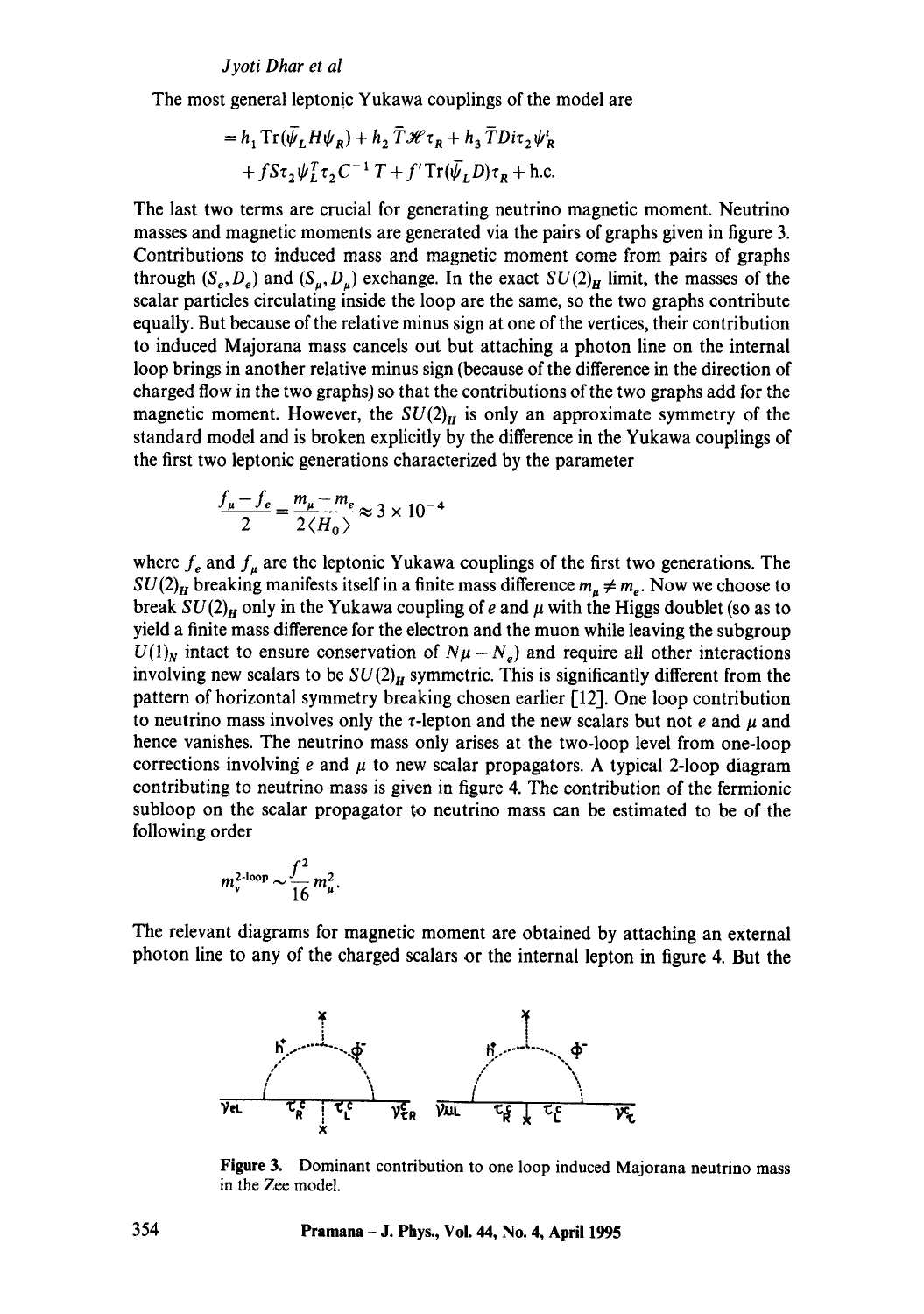

Figure 4. A typical two loop diagram contributing to Majorana neutrino mass.

one-loop contribution to  $\mu$ , estimated in [12] will be the dominant contribution:

$$
\mu_{\rm v} \sim \frac{e}{16\pi^2} \frac{f_{\rm et}f_{\rm \mu\rm r}}{M^2} m_{\rm r} \ln(M^2/m_{\rm r}^2)
$$

One, thus, expects

$$
m_v \sim \frac{\mu_v}{e} \frac{f^2}{16\pi^2} m_\mu^2 \sim 10^{-3} f^2 \,\text{eV}
$$

yielding a neutrino mass which is experimentally unobservable. New scalar masses could now be as large as 1 TeV. Thus the model parameters are now more flexible than in [12]. The prediction of new scalars with mass of the order of 50 GeV in [12] cannot thus be taken as firm as the lightest charged scalars in this scenario could have masses of the order of 1 TeV while the resulting ZKM pseudo Dirac neutrino could be as light as  $10^{-3}$  eV. Moreover, DDM constraint is naturally satisfied since the mass and magnetic moment are not induced at the same loop level now.

#### 5. **Conclusions**

Decaying neutrino dark matter hypothesis would solve several ionization problems in cosmology and astrophysics provided the heavy neutrino decays into a light neutrino and hydrogen ionizing photons via magnetic moment interactions. The requisite lifetime of the order of  $10^{23}$ s is obtained with a transition magnetic moment  $\mu_{\text{wave}} \sim 10^{-14} \mu_B$ . However, the same magnetic moment interactions would generate dangerously large neutrino oscillations whenever the transition mass and transition magnetic moment are induced at the same loop level and the necessary chirality flip is realized on an internal fermion line. It is noted that this is precisely the situation with the most viable models for large neutrino magnetic moment proposed so far. This would render the DDM scenario rather unattractive from the viewpoint of particle physics in spite of its tremendous success in astrophysics and cosmology. The need to construct gauge models for large neutrino magnetic moment not in conflict with DDM hypothesis has been emphasized. A model for large neutrino magnetic moment consistent with DDM hypothesis has been presented. Two loop contributions to